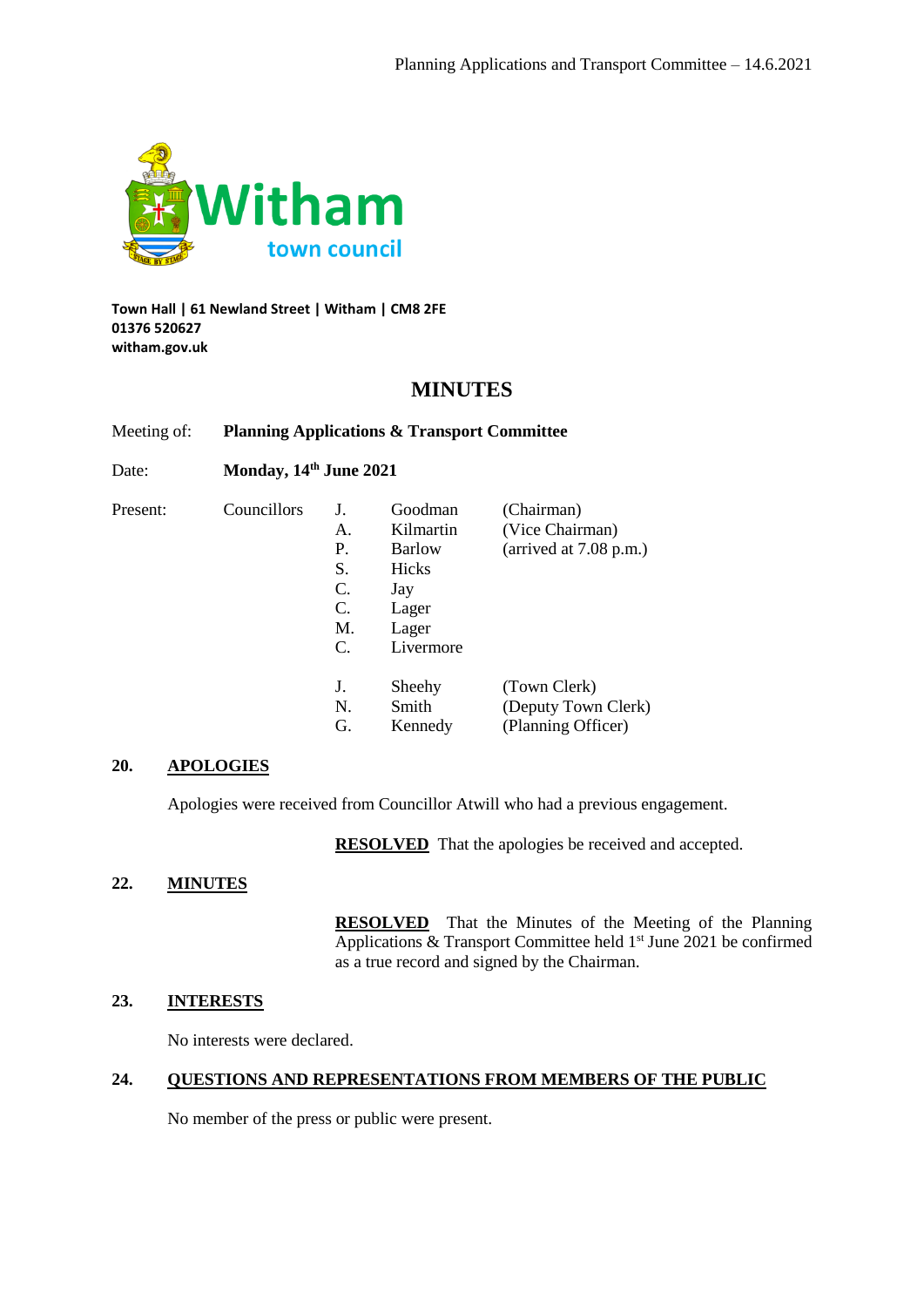## **25. CLERK'S REPORT**

The Planning Officer reminded Members that there would be a Teams Meeting at 10 a.m. on Tuesday,  $15<sup>th</sup>$  June 2021 to discuss the forthcoming consultation on the A12 widening scheme. Contact had been made with Countryside regarding the Woodend Farm development and a date for the meeting would shortly be arranged.

Members were also made aware of a recent email from David Smith about the Churchill Development and the apparent difference in level of the access road and the potential for flooding. The matter when first raised at the beginning of March was referred to Planning Enforcement. It was agreed that Councillor Kilmartin as the BDC Councillor for Central Ward would take this matter forward.

**RESOLVED** That the information be received and noted.

## **26. PART 1 APPLICATIONS**

| 21/01041/HH          | <b>6 Driver Way, Witham</b>                                |  |  |
|----------------------|------------------------------------------------------------|--|--|
|                      | Erection of single storey detached 'log cabin' outbuilding |  |  |
| <b>MO OB IROTION</b> |                                                            |  |  |

# **NO OBJECTION**

**21/01494/HH 98 Howbridge Road, Witham** Proposed front bay window

#### **NO OBJECTION**

| 21/01471/HH | <b>12 Turstan Road, Witham</b> |
|-------------|--------------------------------|
|             | Single storey front extension  |

## **NO OBJECTION**

## **27. PART 2 APPLICATIONS**

#### **21/01664/T56 Land adjacent Hatfield Road, Witham**

Installation of 18m high Phase 8 monopole, 4no cabinets at ground level and ancillary works

Members agreed that it should be suggested that other more suitable sites should be considered.

> **RESOLVED** That the District Council engage with the applicant to negotiate a more suitable site and consider ways to disguise the pole so it would blend in with surroundings.

## **21/01445/HH 76 Mill Lane, Witham** Conversion of integral garage into habitable accommodation, involving removal of garage door and installation of window, along with associated internal alterations; installation of entrance door to side elevation, replacement of front door, replacement of two windows to front elevation, removal of existing back door, addition of new window, bifold double doors and first floor window to rear elevation

**NO OBJECTION** subject to the advice of the Historic Building's adviser regarding materials.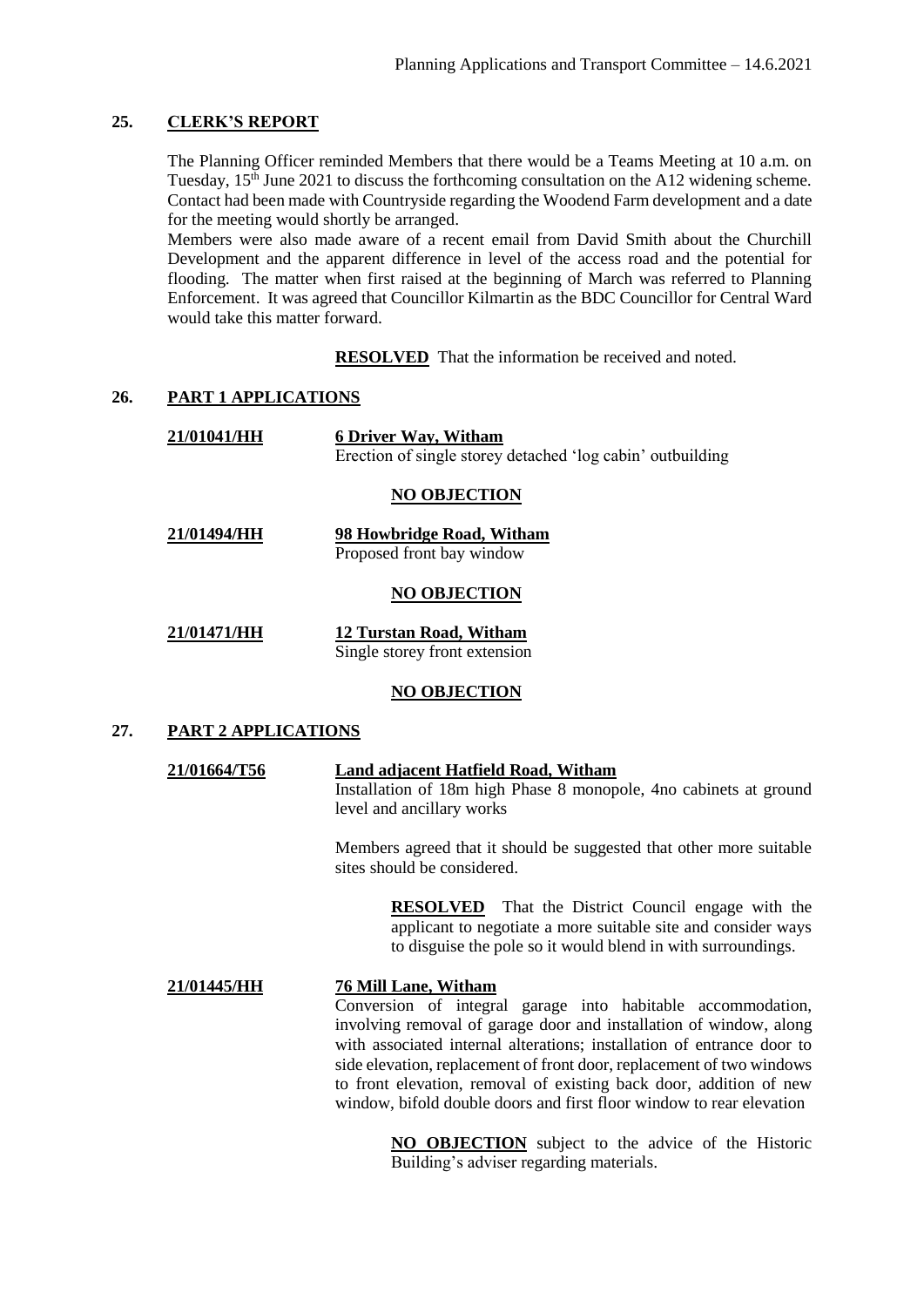## **21/01584/VAR & The Victoria Public House, Powers Hall End, Witham**

**20/00185/FUL** Variation of Condition 2 (Approved Plans) of permission 20/00185/FUL granted 17.4.2020 for; Erection of 2 x 4 bed two storey detached dwellings with associated access and parking. Variation would allow; extension of approved building plan rearward by 2.3m

Members agreed that the original decision should stand.

**RECOMMEND REFUSAL** on the grounds of over-massing of site and lack of amenity land contrary to LPP38.

## **21/01621/VAR Benton Hall Golf Club, Wickham Road, Witham**

Variation of Condition 2 (Approved Drawings) of permission 19/01980/FUL granted 01.6.2020 for: Change of use of land to site 18no. caravans, extension to overflow carpark, relocation of playground, creation of two tennis courts and spa garden with associated single-storey structures and associated hard and soft landscaping. Variation would allow revised illustrative Masterplan.

Members considered that the original Masterplan was preferable with the caravans round a central green.

> **RECOMMEND REFUSAL** on the grounds of over-massing of the site.

### **21/01518/VAR Witham Railway Station, Albert Road, Witham**

Refurbishment of Albert Road Station entrance and new associated station building on eastern side of track, together with upgraded parking bays in the forecourt and improved cycle storage facilities. Variation would allow a new layout to reflect the increase of cycle storage

> **RECOMMEND APPROVAL** subject to no representations from neighbours concerning potential noise.

## **28. REVISED PLANS**

**20/00808/FUL 111 - 115 Newland Street, Witham** Residential development comprising of 4 no dwelling houses and 3 no flats together with associated works and demolition of single storey outbuilding

Members agreed that the original decision should stand.

**RECOMMEND REFUSAL** on the grounds of over development, lack of parking provision in line with Essex Parking Standards and lack of amenity space contrary to RLP10.

#### **29. DECISIONS**

Decisions on planning applications pertaining to Witham were received.

**RESOLVED** That the decisions be received and noted.